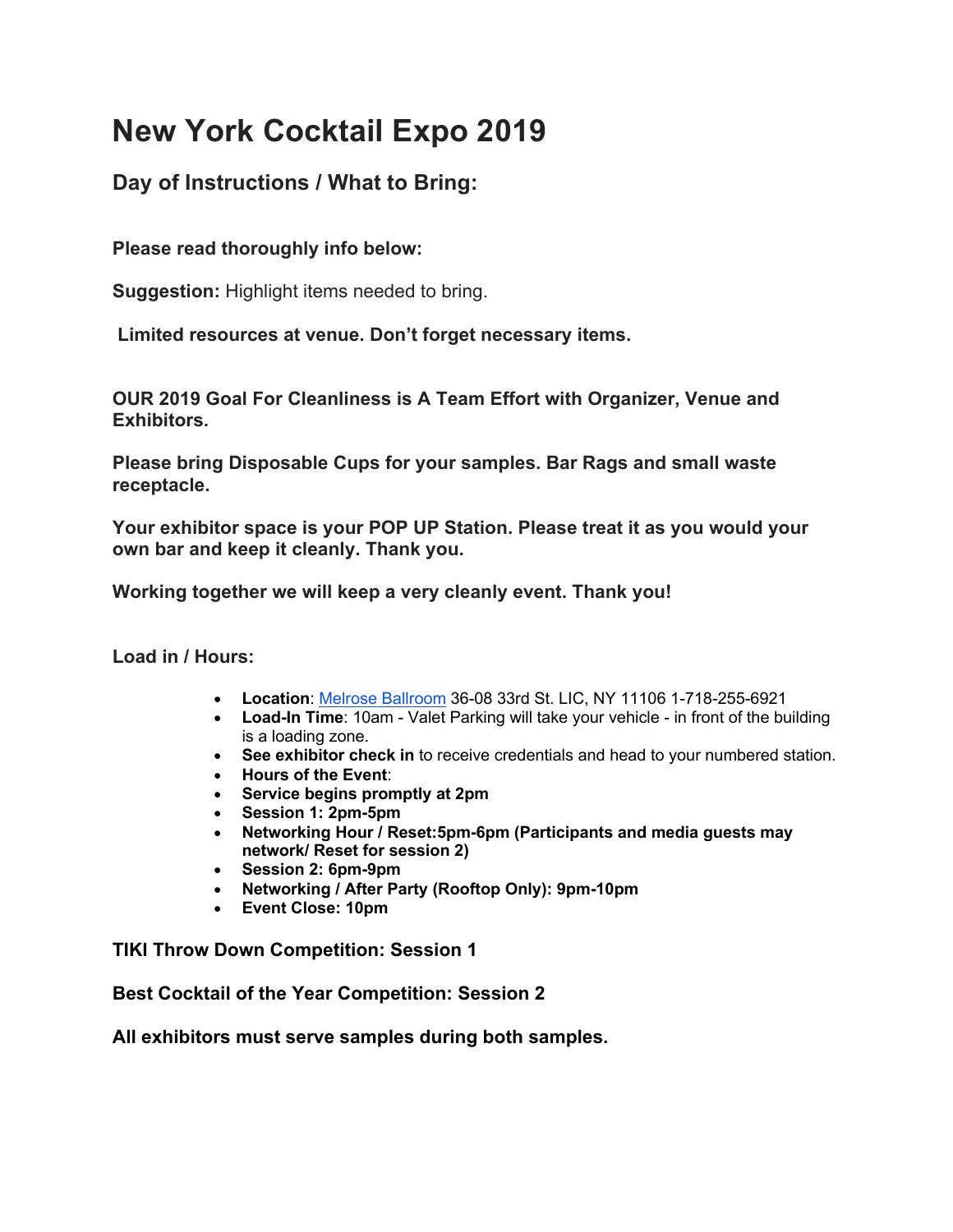#### **Number of Attendees/ Samples**

"Projected" Number of attendees/ minimum samples: **800 attendees**. Please note this is **subject to change** as tickets will be on sale until August 18th. **Please be on standby for final attendee projections end of week. As it may be more or less than this projection. Thank you!**

## **Samples:** *++++Please bring your preferred disposable cups for your samples.+++++ Exhibitors May not sell bottles directly to attendees off of tables.*

**All cocktails for attendees must be batched,** cheater bottles, punch bowls for quick service.

(Judges will receive cocktail samples (round 1) and Full cocktails on stage from selected Finalists in Round 2)

#### **Each Attendee May Receive Both:**

- **(1) Cocktail Sample per attendee (2oz. if shaken, 1oz. if stirred)**
- **(1) Spirit Sample per attendee (Less than ¼ oz.)** (just to taste, no shots please)

#### **PLEASE READ:**

All attendees will expect to receive their samples from your station, so we ask that you please meet the demand of samples per attendee.

**Please note:** The NY Cocktail Expo cannot guarantee that all samples will be used do to the nature of events, attendance, etc. We sincerely ask that you **please do not run out of samples at the event, thank you, kindly for following this important guideline.**

(Judges criteria will be sent along shortly for competitions.)

## **WHAT TO BRING: Highlight Items!**

- **1. Disposable cups**
- **2. Bar Rags**
- **3. Small waste receptacle**
- **4. cooler**
- **5. ice scooper**
- **6. rinse and dump bucket**
- **7. everything else you need to serve your samples.**
- 8. **Please bring a table cloth**.
- 9. **Banners / Table décor / Good vibes**!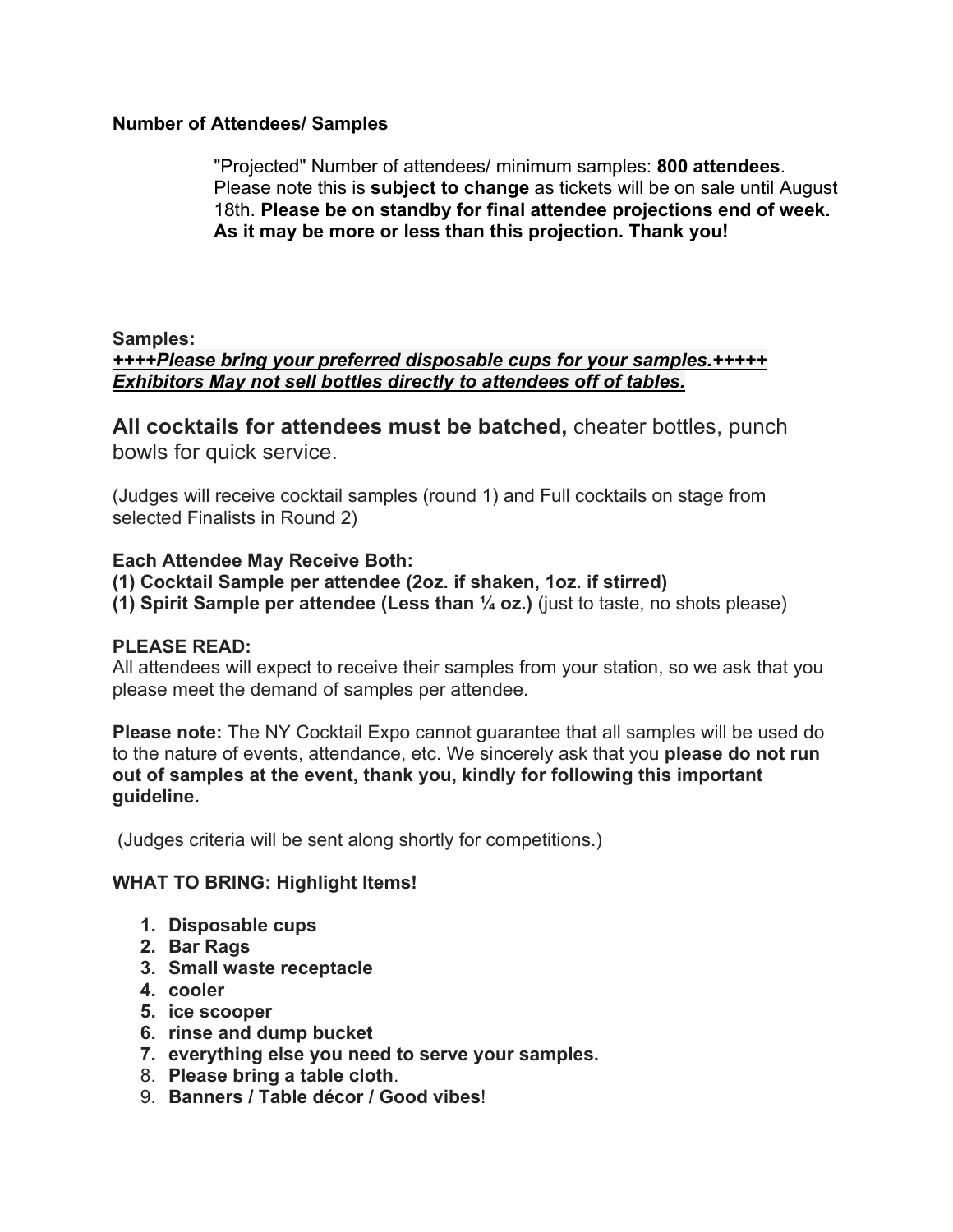#### **10.Gifts/Swag for the Judges Gift Bags! (6 Judges) Drop off any swag or gift items, stickers, buttons, t-shirts etc. for the Judges Gift Bags at Exhibitor Check in upon arrival!**

There is no wall directly behind exhibitor stations so standing mounts and banners are best for branding with signage. Thank you.

# **++Venue Provides:**

**1. Table (6Ft. Full Table Size)**

**2. Kold Draft Ice Cubes provided for you by: Icesurance** *Please bring any specialty Ice for Your cocktails if needed. Please notify mattkourie@gmail.com to see how we can accommodate you if bringing specialty Ice.*

# **If Competing in Competitions: (Send to your Mixologist)**

Mixologist will need to bring all ingredients and bar tools in a bin to build cocktail from scratch if advancing as one of 3 finalists to round 2 on stage**. 3 Judges / 3 Full Cocktails with proper glassware and garnish. Finalists are chosen from 1st Round where Judges will taste your cocktail sample first at your station.**

Please make sure the bartender will be able to give the Judges of the Cocktail Awards their attention when coming over to taste the cocktail at your pop up station. Someone else may serve the samples to the crowd during this important interaction with repping bartender.

**IMPORTANT:** Be sure you have registered your Bartender here for the competitions to be eligible.

## **(Disregard if serving spirit samples only.)**

# **Staffing**:

**No more than 4 staff** / **volunteers** at your table. (Receive exhibitor wristbands at check in) **You will need a runner to replenish Ice as needed**.

**Someone to check off attendees passes** to exhaust their ticket at your table and keep track of your samples.

#### **Points of Contact on Day of Event:**

Founder Matt Kourie: 516-233-0866 Floor Manager: Peter Roccaforte 848-448-6104 Floor Manager: Clinth Lopez 917-687-1231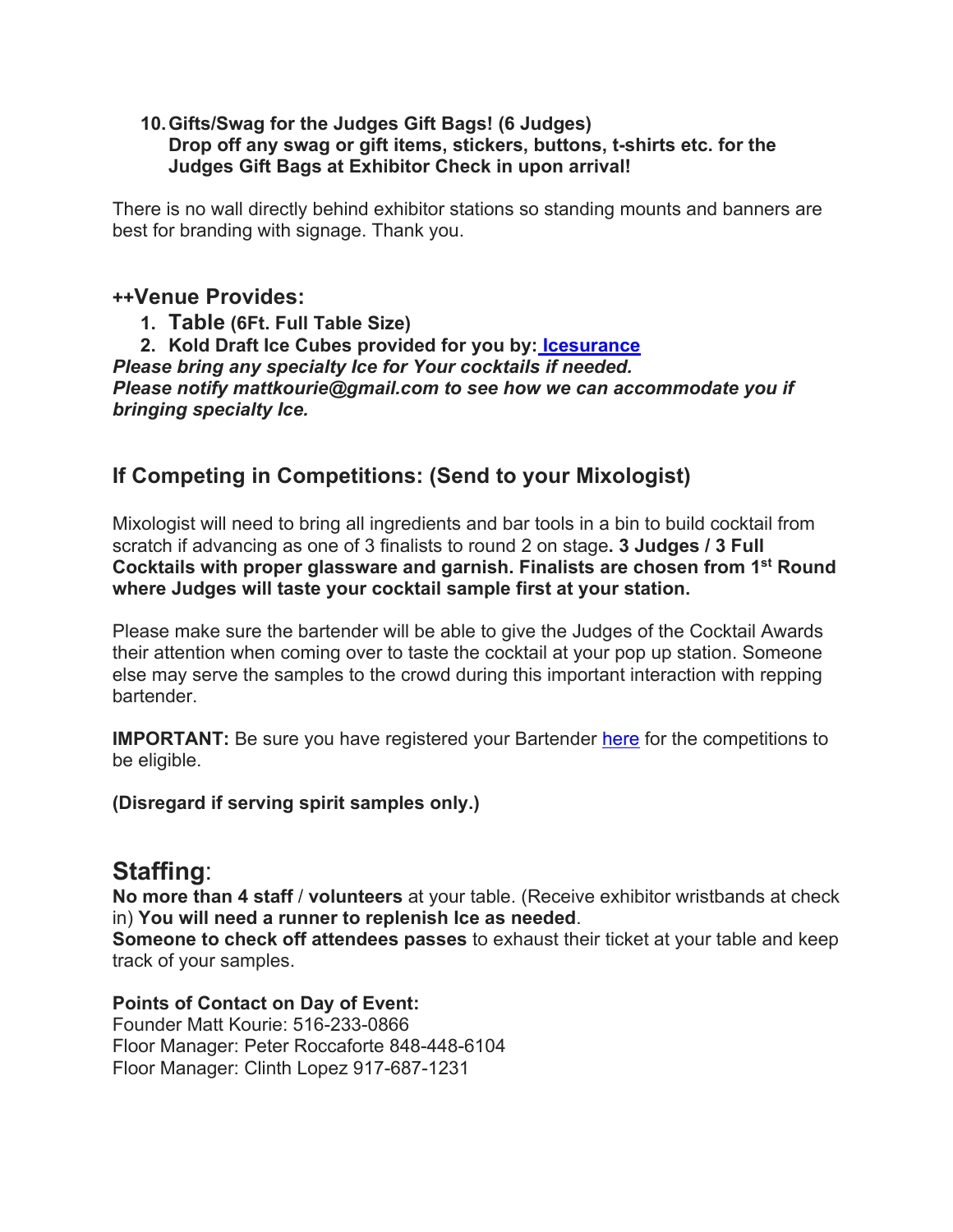**PLEASE TEXT YOUR ETA on morning of EVENT** to Peter Roccaforte. **848-448-6104**

**Thank you so much for bringing your best hospitality and for being part of the New York Cocktail Expo community. See you Sunday at 10-11am!**

**Please share with your following on your socials this week that you will be showcasing at New York's Premier Cocktail Festival**